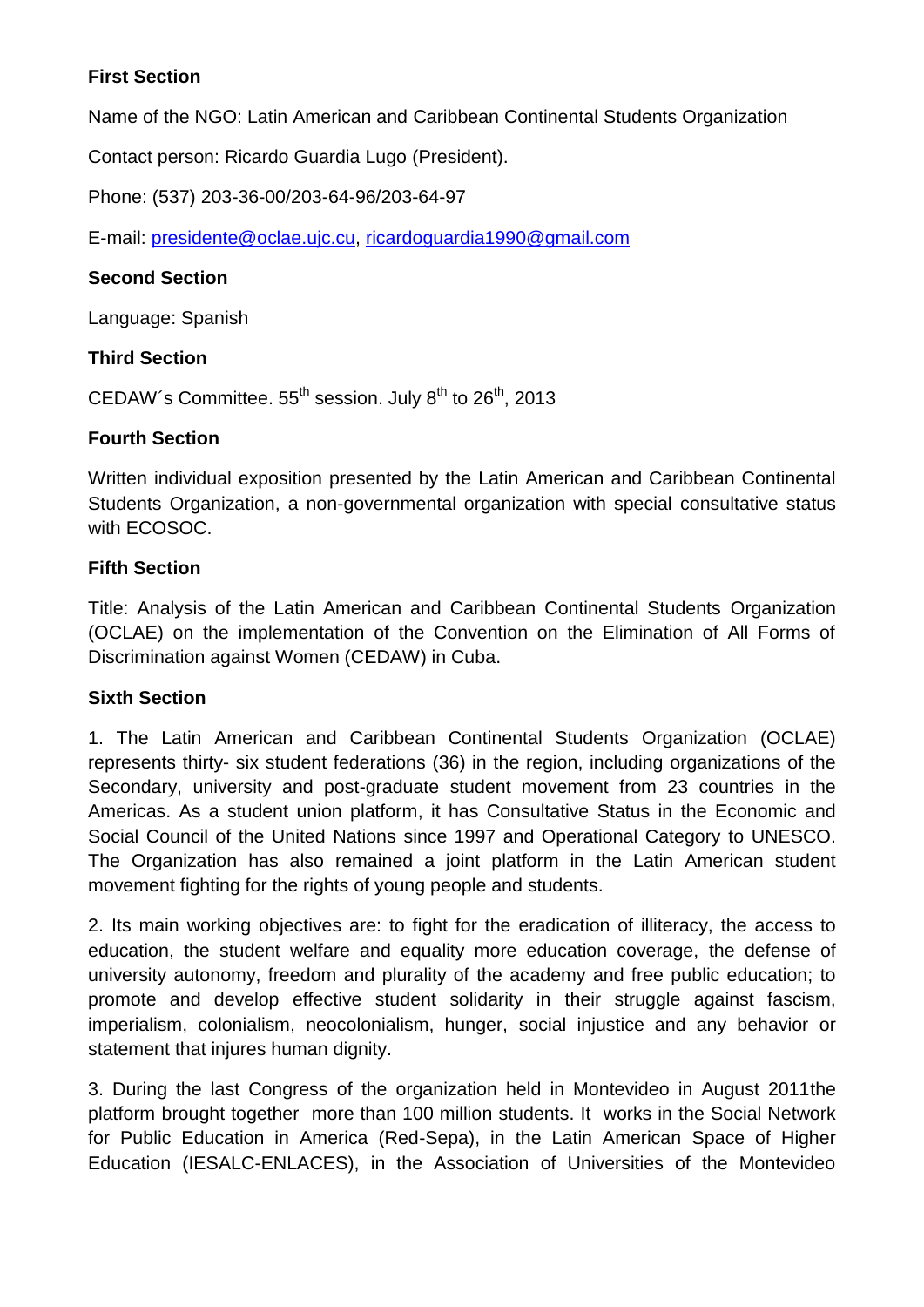Group (AUGM) in the Educational MERCOSUR segment, in the Leading Board of the World Social Forum (WSF) in the Cntinental Social Alliance (ASC), the Latin American Youth Forum (FLAJ), the World Federation of Democratic Youths (WFDY) and the Section of Higher Education of the International for Higher Education in Latin America (IE).

4. More than 50 million women in Latin America and the Caribbean belong to OCLAE of which about 300 000 are Cuban, members of the platform through their membership in the University Student Federation and the Federation Students in Intermediate Education.

5. The platform has developed a clear policy in defense of gender equality in all areas, processes and activities it performs and it has defended it at the continental level as part of their more traditional struggles. OCLAE had the presence of women in its leadership for many times, not only as presidents but also as members of the Executive Secretariat. A significant number of member organizations are also led by women, highlighting Cuba and Brazil as the most representative ones. Mechanisms have been implemented to promote the participation of females in OCLAE spaces (Latin American Student Conference and Career, Continental Days of Struggle) and their presence in OCLAE´s Magazine articles, the media of our organization, which the main responsible and designer is a woman.

6. OCLAE, since its founding in 1966, has had Cuba as its executive headquarters keeping a deeper relationship with civil society; therefore it knows the reality of the people and especially the student movement and reality on the issue of gender equality and empowerment of women.

7. We consider that Cuba is an example regarding the access of its citizens to the enjoyment of rights such as access to education, health, sport and healthy recreation and the participation in political life and in other areas without discrimination due to sex, race, religion or political trend. Aspect that appears in the Constitution of the island and in our opinion is palpable and undeniable.

8. Regarding this, it particularly highlights the Cuban women , who are involved without any impediment, exclusion or restriction, in the economic, political, social, civil and cultural life, being protected by the existence of laws such as legislative, judicial and administrative ones to ensure the full enjoyment of rights and fundamental freedoms on an equal basis with men. (Family Code, Labor, etc..)

9. We reaffirm that in Cuba we are working as in elsewhere in Latin America to encourage recognition of the common responsibility of parents in the upbringing of children, by understanding the social role of motherhood and transforming the social-cultural factors related to prejudices and patriarchal practices and behaviors devoted to show relationships of superiority and inferiority among genders influencing this through civic education and values through school, mass media, etc..

10. Cuban women are actively present in the elections as part of the Nominations and Election Commissions, as candidates or exercising the right to vote and, in the political life, being assignable, eligible, designated and elected for all responsibilities in institutions, organizations, companies, government bodies and agencies, legislation, government, etc.. They participate in policy formulation and implementation and enforcement of these, as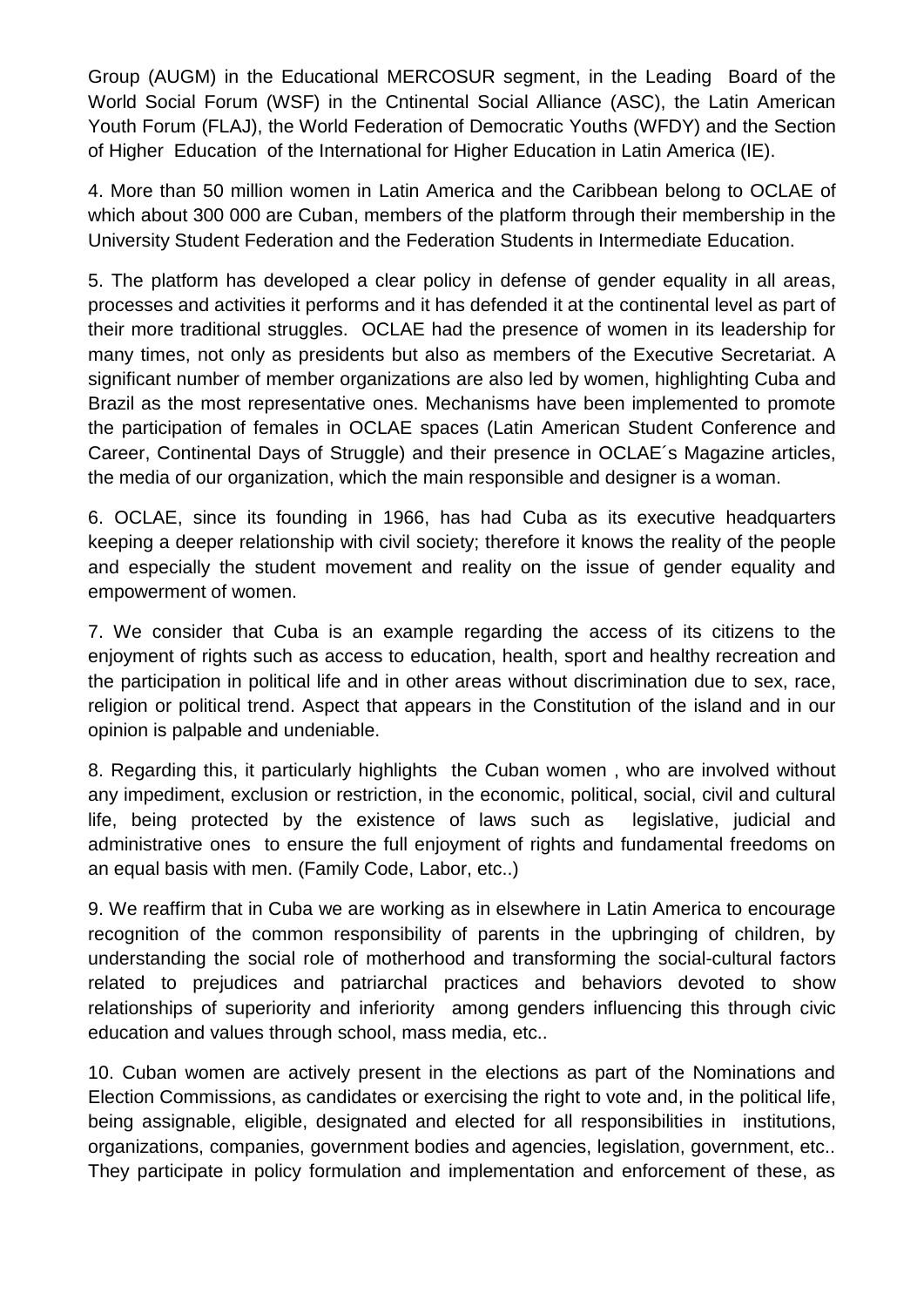well as in political and social organizations which leads the life of the country. The important presence of women in the National Assembly of People's Power (48.86% of the seats in Parliament), the Council of Ministers, the Council of State (41% of its members, two of 5 Vice chairs), the provincial and municipality governments, among others, reaffirm the previous statement.

11. Today in Cuba there are guarantees to obtain and enjoy employment as an inalienable right, applying the same selection criteria among the candidates, with security job placement after completing studies in technical and vocational education and higher education, with the possibility of trainings, and vocational trainings. Women, like men, freely choose the profession, have the right to stability in the jobs, they are provided facilities like maternity leave and are evaluated for the quality of work on equal terms. There are guarantees for the health and safety at work and to enjoy social security like men.

12. As a student platform we have proven the existence of equal access to health and sport between men and women, whether in urban or rural area. In the case of health in all types of medicines with access to clinics, polyclinics, general and specialized hospitals, enjoying the same facilities, technologies, medicines, medical and special facilities for the care of pregnancy, motherhood, etc. Regarding sports, there are equal opportunities to participate actively in it, physical and recreational activity.

13. OCLAE, among its 36 member organizations, supported by the Federation of University Students (FEU) and the Federation of Students in Intermediate Education (FEEM) of Cuba reaffirms in this country, in the equal access to education for women and men in all teachings, forms of training, postgraduate, enjoying the same curricula, examinations, teachers. Unlike the reality experienced by members of other organizations in Latin America, Cuban female students as young people have a public, free and quality education that guarantees access to a transforming and liberating training, and consider them as citizens not only to work but to transform and improve society. The clearest example is the data that shows that 62% of college students and two thirds of professionals and technicians are female and 65% of teachers.

14. The economic, commercial and financial embargo imposed by the United States against Cuba for over 50 years has increasingly worsened by the adoption of presidential proclamations and legislation that have become increasingly tight and comprehensive. The policy of economic strangulation accounting has not ceased for a moment, clearly reflecting the obsession of successive governments of the United States by destroying the political, economic and social chosen by the Cuban people in exercising their rights to free determination and sovereignty. During all these years have intensified and strengthened the mechanisms that have a direct impact on health, food and other areas of the lives of Cubans.

There is strong and specific evidence of the blockade effects in the access to medicines and treatments in support of maternal and child health in the country. It may be mentioned that in the cardiovascular surgery department at Children's Hospital William Soler occur annually between 100 and 110 children under 1 year, in more than 90%, require parenteral